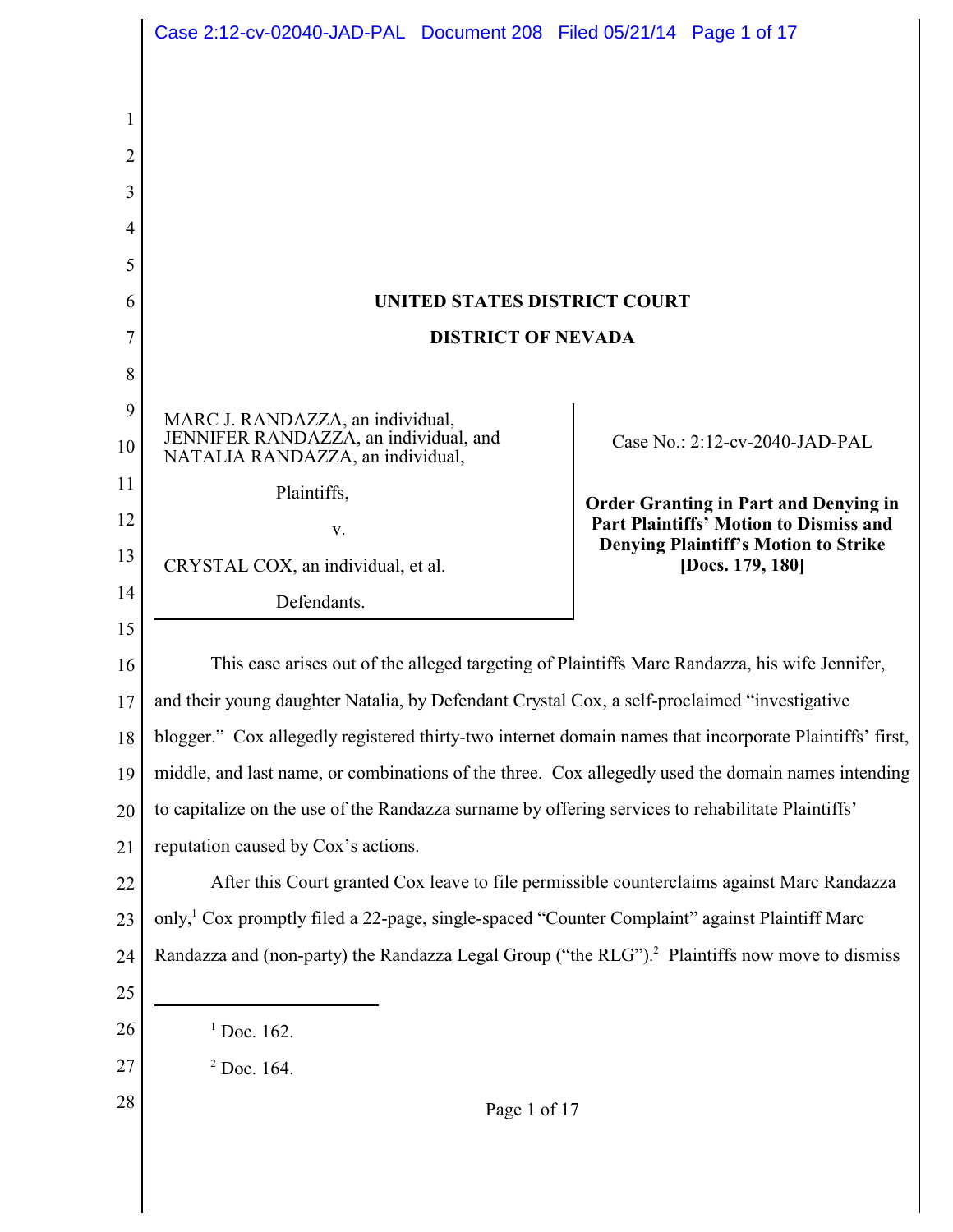1 2 3 4 5 6 7 8 9 10 11 12 13 14 15 16 the counterclaim in its entirety<sup>3</sup> or, alternatively, to strike the counterclaim<sup>4</sup> for exceeding the scope of the Court's leave order. The Court finds these motions appropriate for disposition without oral argument under Local Rule 78-2. The Court dismisses all of Cox's unauthorized third-party claims against the RLG. As to the claims against Mr. Randazza, the Court dismisses Cox's libel, defamation, and slander claim only to the extent it challenges statements made in a litigation context and thus protected by privilege; dismisses Cox's claims for harassment and First Amendment violation with prejudice, and Cox's claims for abuse of process, tortious interference with business advantage, and conspiracy without prejudice and with leave to amend only the abuse of process and tortious interference claims to cure deficiencies; and denies the motion to strike. The net effect of this order is that Cox's counterclaim remains only against Mr. Randazza and it consists of: a portion of claim 1 (libel, defamation, and slander only arising from statements made outside of litigation) and claim 4 (legal malpractice); all other counterclaims are dismissed, but Cox may file a motion asking for leave to amend her counterclaim to allege supplemental facts to support claims 3 (abuse of process) and 5 (tortious interference with business advantage) if she believes she can cure the deficiencies outlined below.

#### **Discussion**

#### 17 **I. Motion to Dismiss**

18 19 20 21 22 Federal Rule of Civil Procedure 8(a) instructs, "[a] pleading that states a claim for relief must contain: (1) a short and plain statement of the grounds for the court's jurisdiction . . . ; (2) a short and plain statement of the claim showing that the pleader is entitled to relief; and (3) a demand for the relief sought."<sup>5</sup> A district court may dismiss a claim under Rules  $8(a)$  or  $12(b)(6)$  for failing to state a claim upon which relief can be granted. "To survive a motion to dismiss, a [claim] must contain

23 24

25

28

- $3$  Doc. 179.
- $4$  Doc. 180.
- 26  $<sup>5</sup>$  Fed. R. Civ. P. 8(a).</sup>
- 27  $6$  Fed. R. Civ. P. 12(b)(6).

# Page 2 of 17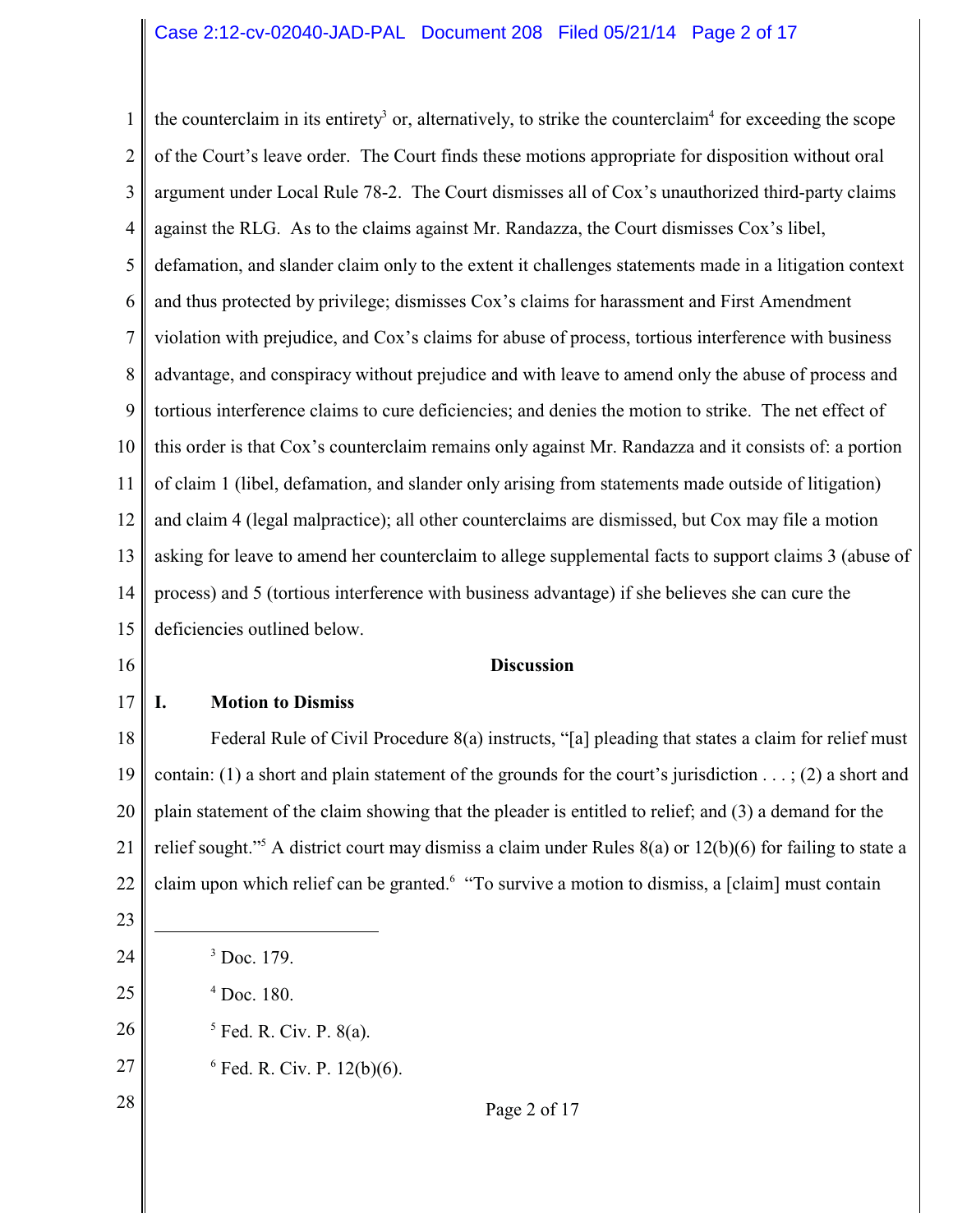1 2 3 4 5 6 7 8 9 10 sufficient factual matter, accepted as true, to state a claim for relief that is plausible on its face."<sup>7</sup> "[A claimant's] obligation to provide the 'grounds' of [her] 'entitle[ment] to relief' requires more than labels and conclusions, and a formulaic recitation of the elements of a cause of action will not do. Factual allegations must be enough to raise a right to relief above the speculative level."<sup>8</sup> The Court is also "not bound to accept as true a legal conclusion couched as a factual allegation."<sup>9</sup> To state a "plausible" claim for relief, the claimant must "plead[] factual content that allows the court to draw a reasonable inference that the defendant is liable for the misconduct alleged."<sup>10</sup> This requires a claimant to state "enough facts to raise a reasonable expectation that discovery will reveal evidence" of the allegations charged.<sup>11</sup> A pro se litigant's filings are to be judged by their function, with liberal construction of "inartful pleading[s]."12

11

## **A. Claims against the Randazza Legal Group**

12 13 14 15 16 17 Cox's claims against the RLG are dismissed because they exceed the scope of the Court's leave order and amount to an unauthorized third-party complaint. The Court allowed Cox to state claims against Plaintiff Marc Randazza **only**.<sup>13</sup> Thus, Cox's inclusion of claims against the RLG exceeded the scope of leave granted by this Court when allowing Cox to file an amended counterclaim. Moreover, Rule 14(a) of the Federal Rules of Civil Procedure limits any civil defendant's

- 18
- 19

21

24

28

20

<sup>7</sup> Ashcroft v. Iqbal, 556 U.S. 662, 678 (2009).

- <sup>8</sup> Bell Atlantic Corp. v. Twombly, 550 U.S. 544, 555 (2007).
- 22 23  *Id.* (quoting *Papasan v. Allain*, 478 U.S. 265, 286 (1986)); *see Sprewell v. Golden State* <sup>9</sup> *Warriors*, 266 F.3d 979, 988 (9th Cir. 2001).
	- <sup>10</sup> *Igbal*, 556 U.S. at 678–79.
- 25 <sup>11</sup> Cafasso, U.S. ex rel. v. General Dynamics C4 Systems, Inc., 637 F.3d 1047, 1055 (9th Cir. 2011) (quoting *Twombly*, 550 U.S. at 556).
- 26 <sup>12</sup> Boag v. MacDougall, 454 U.S. 364, 365 (1982) (per curiam).
- 27  $13$  Doc. 162.

Page 3 of 17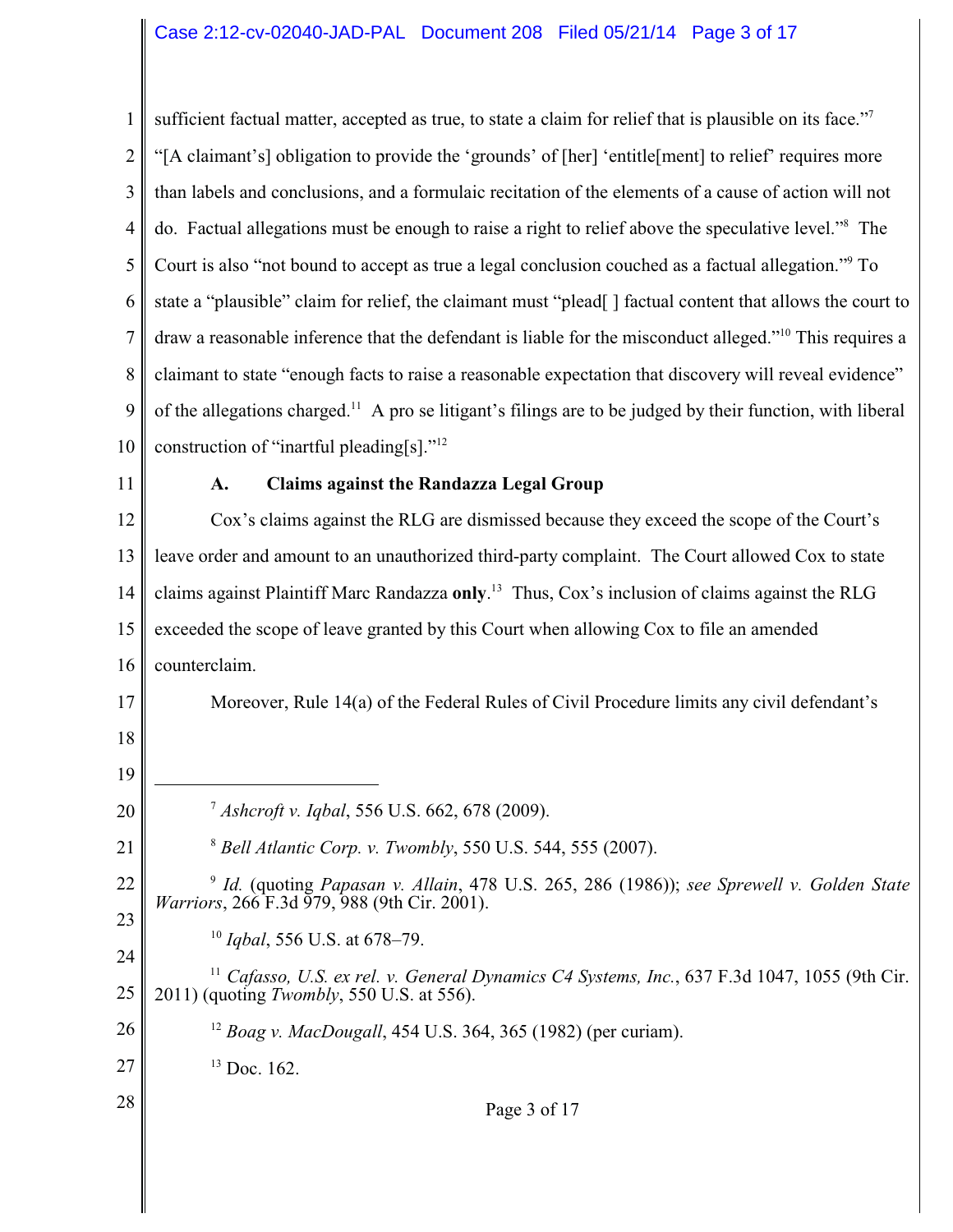1 2 3 4 5 6 ability to assert claims against parties that were not originally named in the underlying complaint. 14 It provides that "[a] defending party may, as third-party plaintiff, serve a summons and complaint on a nonparty who is or may be liable to it for all or part of the claim against it."<sup>15</sup> Cox's claims against the RLG are based solely on allegations unrelated to the underlying cybersquatting claims in Plaintiffs' original complaint and the RLG is not a party to this litigation. Therefore, all claims against the RLG are unauthorized by rule or order and are therefore dismissed.

7

8

## **B. Cox's Counterclaims against Marc Randazza**

#### **1. Claim 1 - Libel, Assault, Slander**

9 10 11 12 13 14 15 16 17 18 19 Cox's first counterclaim is entitled "U.S. Code > Title 28 § 4101/28:1332 Diversity-Libel, Assault, Slander 320 Assault, Libel, and Slander."<sup>16</sup> She begins this claim by realleging her prior 14 pages of single-spaced factual allegations and ads that Randazza "has knowingly, with actual malice, published false and defamatory statements to third parties regarding" her.<sup>17</sup> She further alleges that he "used privileged information" against her to defame and slander her and to "attempt to [s]abotage Cox's [N]inth [C]ircuit appeal and paint Cox out as a [c]riminal in regarding to proceedings of a civil trial." She concludes that Randazza "has used Forbes, NPR, Legal Bloggers, his law Firm[']s Blogs, WIPO Publications, Amicus Briefs, Court Filings, and more to [d]efame, [s]lander, harass and intimidate Cox," and "has relentlessly conspired to get others to join him in painting" Cox—"his former client"— "out to be a criminal guilty of extortion without filing a criminal complaint."<sup>18</sup> Based on these allegations, the Court liberally construes this claim as one for defamation.<sup>19</sup>

20

21

22

23

24

28

- $14$  Fed. R. Civ. P. 14(a).
	- $15$  Fed. R. Civ. P.  $14(a)(1)$ .
	- $16$  Doc. 15.
- $^{17}$  *Id.* at ¶ 40.
- 25 26  $^{18}$  *Id.* at  $\P\P$  41-45.

27 <sup>19</sup> See Bernhardt v. L.A. Cnty., 339 F.3d 920, 925 (9th Cir. 2003) (acknowledging that courts must construe pro se motions and pleadings liberally).

Page 4 of 17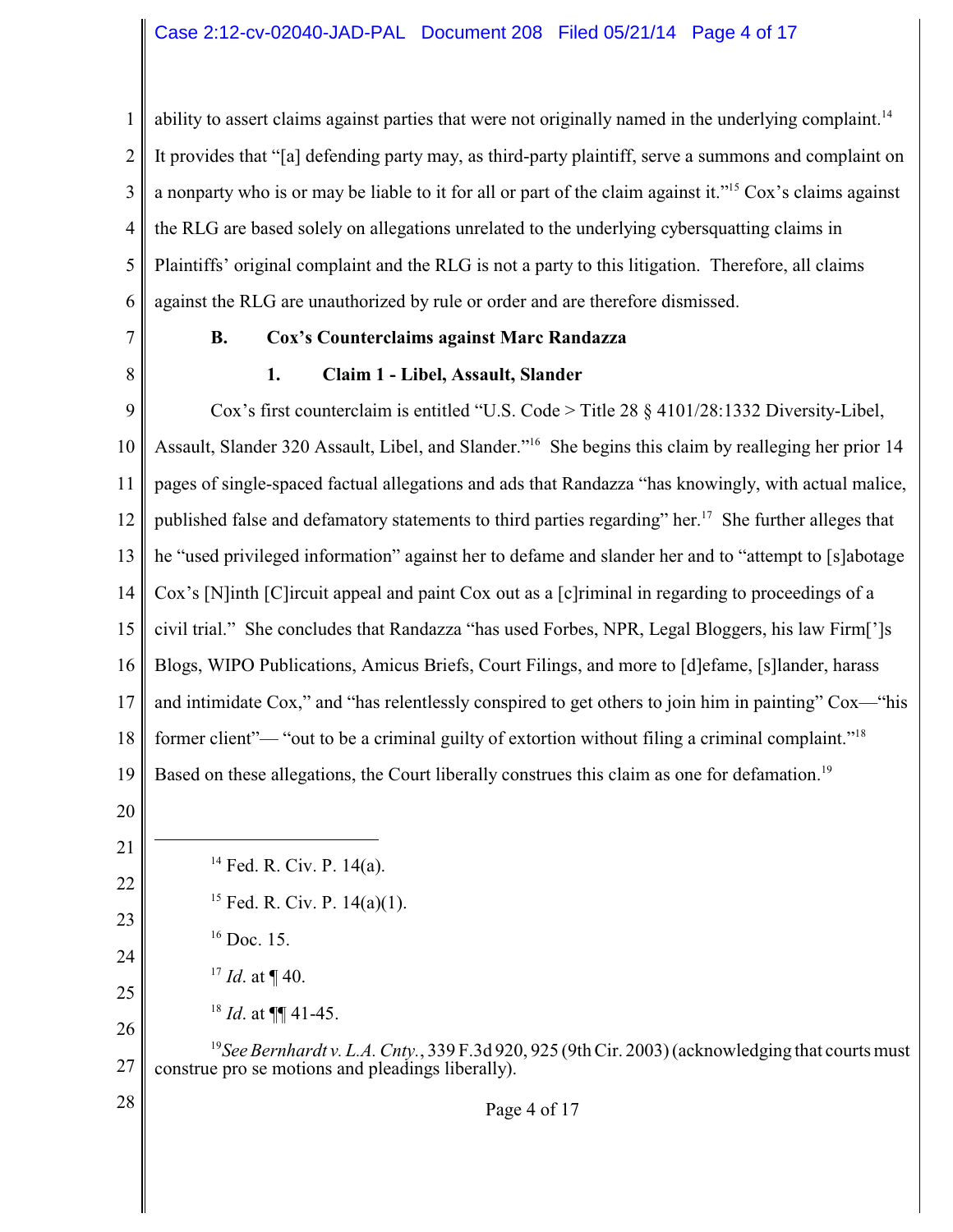## Case 2:12-cv-02040-JAD-PAL Document 208 Filed 05/21/14 Page 5 of 17

1 2 3 4 5 In Nevada, a defamation claim requires a plaintiff to show: "(1) a false and defamatory statement of fact by the defendant concerning the plaintiff; (2) an unprivileged publication to a third person; (3) fault, amounting to at least negligence; and (4) actual or presumed damages."<sup>20</sup> Certain classes of defamatory statements, like "false statement[s] involving the imputation of a crime [have] historically been designated as defamatory per se," and are actionable without proof of damages. $21$ 

6 7 8 9 10 11 12 13 14 Randazza moves to dismiss this claim arguing that Cox "does not specify what any of these allegedly false and defamatory statements are." Despite this, he goes on to argue that the statement "Cox is an extortionist" was made during the course of litigation and is entitled to absolute privilege. Thus, despite Randazza's suggestions to the contrary, (and a review of her allegations reveals that) Cox has specified and refers to the defamatory statement that "Cox is an extortionist" in several places throughout her counterclaim.<sup>22</sup> However, as some of the statements were made during the course of litigation, the Court turns its analysis to Randazza's secondary argument that the communications on which Cox's claim is based are immune from suit based on the judicial privilege.

15 16 17 18 19 20 Nevada recognizes "the long-standing common law rule that communications uttered or published in the course of judicial proceedings are absolutely privileged."<sup>23</sup> Although the scope of the absolute privilege for communications during judicial proceedings is "quite broad" and only need be "in some way pertinent to the subject of controversy," it extends only to attorneys advocating for their clients and parties to the litigation.<sup>24</sup> This privilege is based on the policy that as officers of the court, attorneys ought to have "the utmost freedom in their efforts to obtain justice for their

21

22

23

| 24 |
|----|
| 25 |

<sup>20</sup> Pope v. Motel 6, 114 P.3d 277, 282 (Nev. 2005).

 $21$  *Id.* (citations omitted).

<sup>22</sup> Doc. 164,  $\sqrt{7}$ , 8, 10, 15, 16, 17, 20, 23, 30.

26 *Fink v. Oshins*, 49 P.3d 640, 643 (Nev. 2002) (quoting *Circus Circus Hotels v. Witherspoon*, <sup>23</sup> 657 P.2d 101, 104 (Nev. 1983)).

 $^{24}$  *Id.* at 644.

# 28

27

Page 5 of 17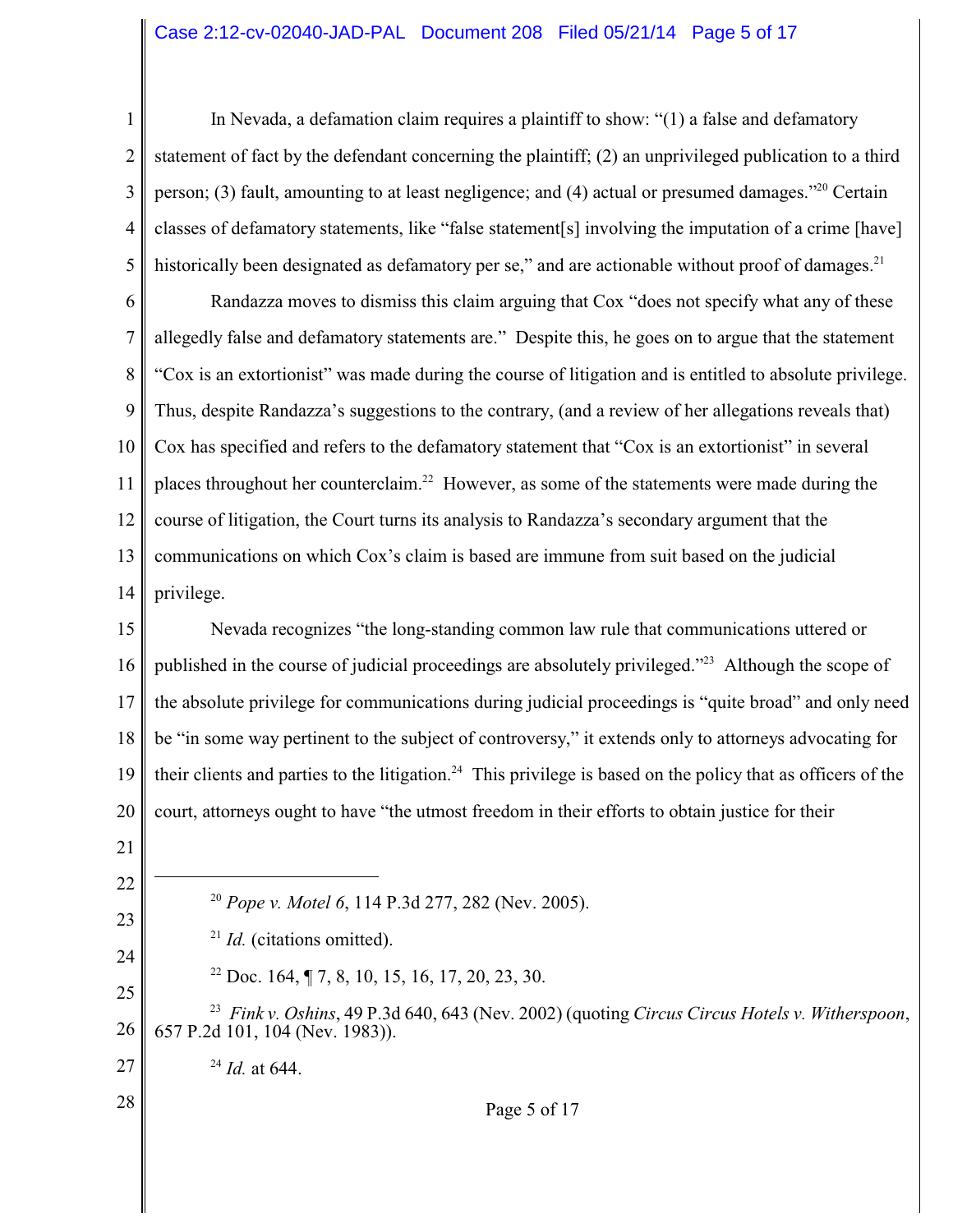## Case 2:12-cv-02040-JAD-PAL Document 208 Filed 05/21/14 Page 6 of 17

1 2 3 clients,"<sup>25</sup> and it affords parties the same protections as attorneys for defamatory statements made during or in anticipation of judicial proceedings.<sup>26</sup> Whether the absolute privilege applies is a question of law for the court.<sup>27</sup>

4 5 6 7 8 9 10 Cox has alleged some communications that fall within the scope of absolute privilege and are thus immune from suit and others that are not protected by the privilege and thus, actionable. Within the privilege are any statements made by Randazza during the course of, or in anticipation of, judicial proceedings. This includes any statements made by Randazza in court documents filed in this case or as an *amicus curiae* participant in the *Obsidian Finance Group, LLC v. Cox*<sup>28</sup> Ninth Circuit appeal. Therefore, to the extent that Cox's defamation claim is based on those litigationrelated statements, it is barred by the litigation privilege and must be dismissed.

11 12 13 14 15 16 17 18 Randazza urges the Court to find that any statement by an attorney, regardless of whether it was made in the context of litigation would be absolutely privileged so long as the statement was tangentially related to some ongoing litigation. Randazza's interpretation is overly broad and unsupported by legal authority. Although the Nevada Supreme Court directs that the privilege be construed "quite broadly," there are specific limitations on that broad reading: the statements must be made by an attorney attempting "to obtain justice for their clients" or non-lawyer parties to the litigation. Cox has also alleges that Randazza made the subject comments to Obsidian Finance Group, LLC's attorney David Aman,<sup>29</sup> Journalist Kashmir Hill,<sup>30</sup> and NPR host Bob Garfield<sup>31</sup>

- 19
- 20

23

24

28

<sup>25</sup> *Fink*, 49 P.3d at 643 (quotation omitted).

21 22 <sup>26</sup> Clark County School Dist. v. Virtual Educ. Software, Inc., 213 P.3d 496, 502 (Nev. 2009)(citing Restatement (Second) of Torts  $\S$  587 cmt. d (1977)).

- *Fink*, 49 P.3d at 643. <sup>27</sup>
- <sup>28</sup> Obsidian Finance Group, LLC v. Cox, 740 F.3d 1284 (9th Cir. 2014).
- 25 <sup>29</sup> Doc. 164 at  $\P$  7.
- 26  $^{30}$  *Id.* at ¶ 9.
- 27  $^{31}$  *Id.* at ¶ 10.

Page 6 of 17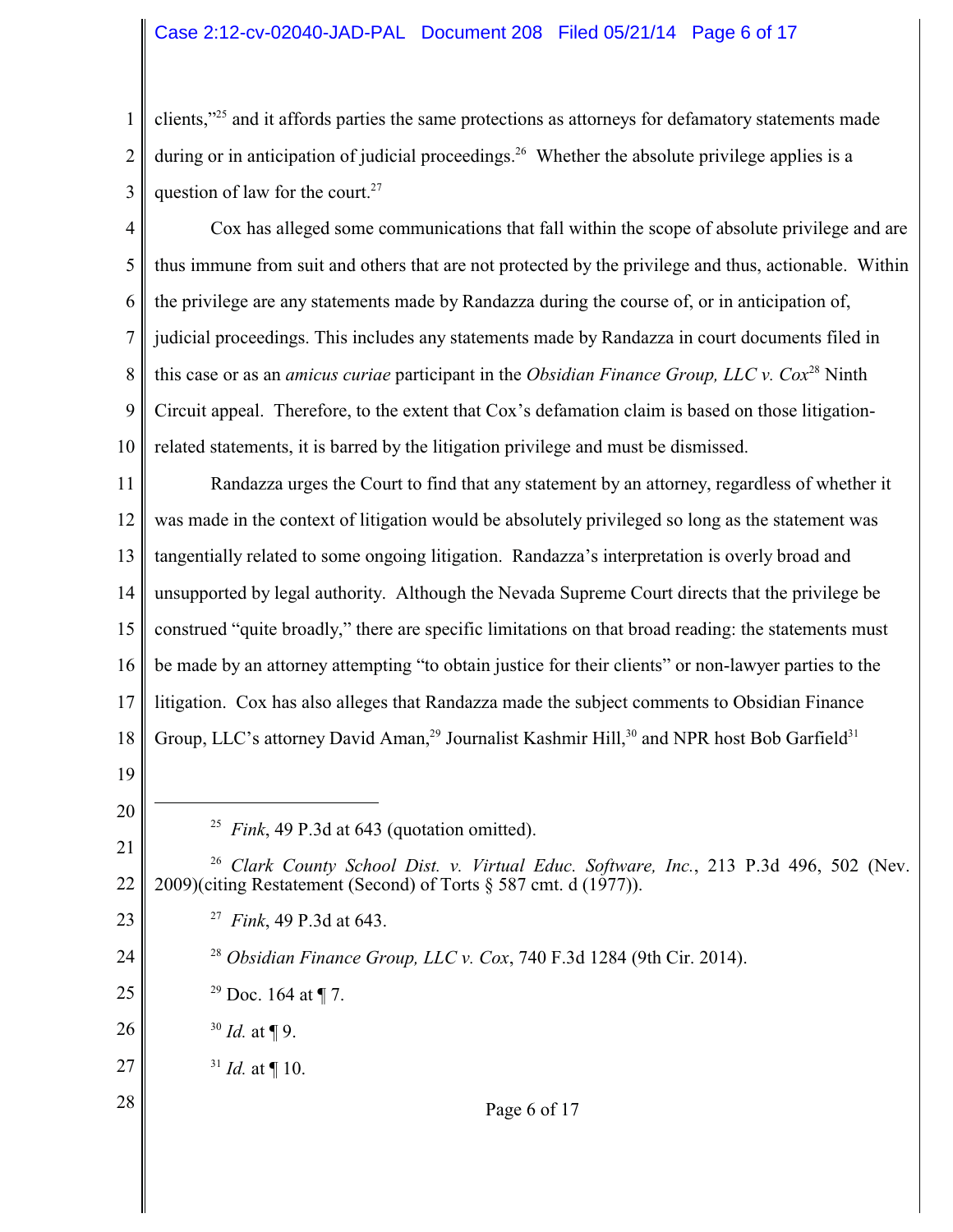1 2 3 4 5 6 outside of litigation when he was a stranger to the *Obsidian Finance Group, LLC v. Cox* litigation and months before this lawsuit began. Randazza has not demonstrated that his statements in this regard and to these audiences are protected by the litigation privilege. Therefore, Cox's first cause of action for defamation shall proceed on the allegations in her counterclaim *except* those related to statements made in anticipation of or during the course of this litigation or Randazza's participation as an amicus party in the *Obsidian* appeal.

7

# **2. Claim 2 – Harassment**

8 9 10 11 12 13 14 15 16 17 18 Cox's second claim for relief is entitled "Harassment," and alleges that Marc Randazza "has conspired to commit interstate stalking and conspiracy to use a telecommunications device to abuse, threaten, stalk and harass" Cox, has "engaged in [c]yberbullying, [t]hreats, connected to text threats to Cox, blogs promoting hate against Cox, and constantly bullying threatening and harassing Cox."<sup>32</sup> Cox cites to a number of federal statutes as the purported legal bases for this claim, but none affords her a private right of action for harassment. Cox first cites to 18 U.S.C. § 1514, which is entitled "civil action to restrain harassment of a victim or witness." But this statute only gives the court the authority to issue "a temporary restraining order prohibiting harassment of a victim or witness in a Federal criminal case" "upon application of the attorney for the Government." 18 U.S.C. § 1514 (a)(1). This is not a Federal *criminal* case, and Cox is not the attorney for the Government, so this statute has no application here.

19 20 21 22 23 24 Cox next references 18 U.S.C. §§ 2261A, which criminalizes stalking, and 18 U.S.C. § 2425, which criminalizes the use of interstate facilities to transmit information about a minor. These are criminal statutes, and Cox does not identify how they provide any private right of action. To the extent that Cox intended to state a claim for harassment based on Nevada law, her claim similarly fails because Nevada recognizes only the *crime* of harassment, not a civil action for harassment.<sup>33</sup> Cox's second claim for relief states no cognizable cause of action, and it is dismissed with prejudice.

25

26

<sup>32</sup> Doc. 164 at ¶¶ 48-49.

27 28 <sup>33</sup> *See* Nev. Rev. Stat. § 200.571(1).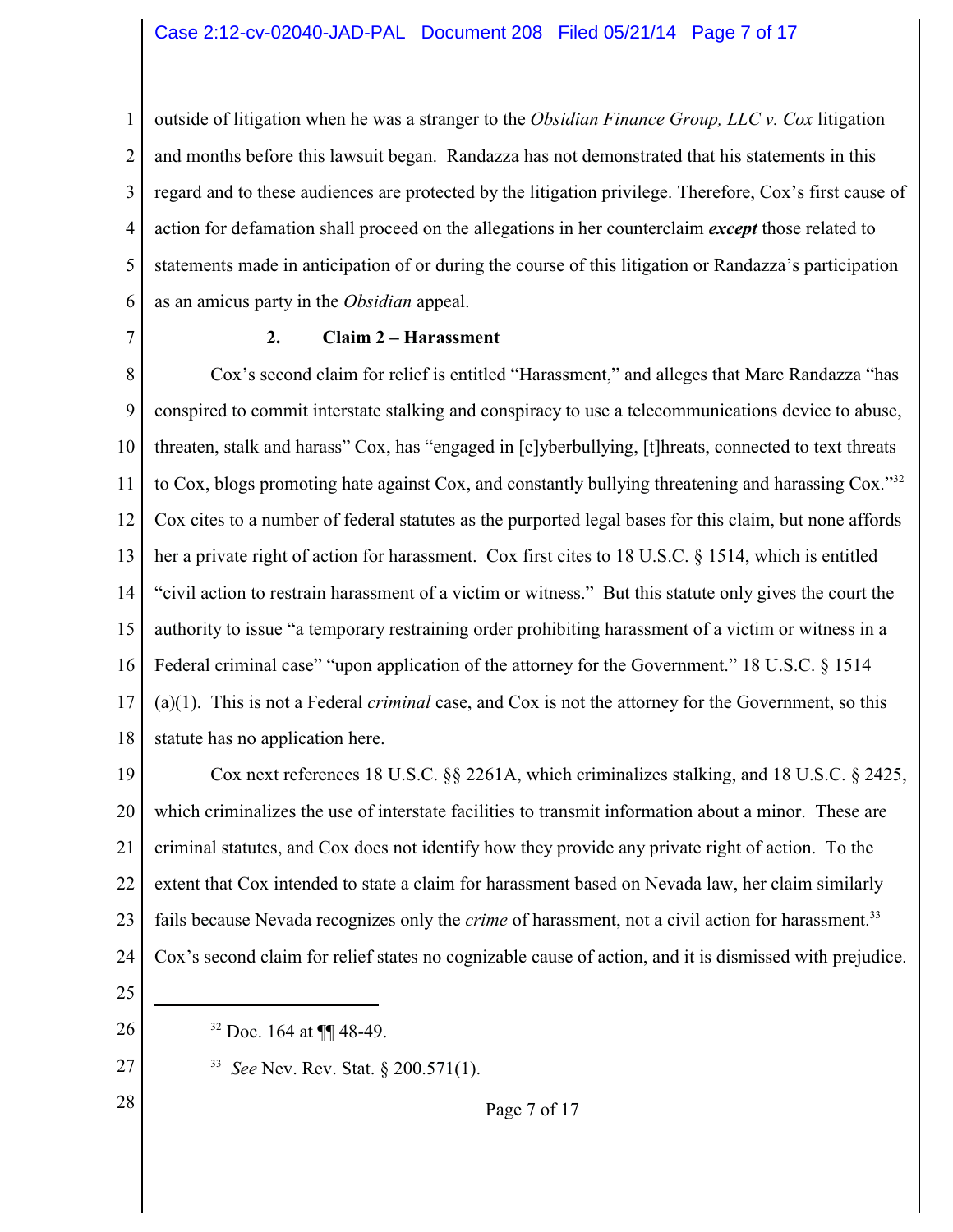1

## **3. Claim 3 — Abuse of Process**

2 3 4 5 6 7 8 9 10 11 12 13 14 15 16 "Abuse of process is a tort recognized to provide a remedy for cases in which legal procedure has been set in motion in proper form, with probable cause, but nevertheless has been perverted to accomplish an ulterior purpose for which it was not designed."<sup>34</sup> To successfully allege a tort claim for abuse of process under Nevada law, a plaintiff must establish two elements: (1) the defendant had an ulterior purpose in the underlying lawsuit other than resolving a legal dispute, and (2) the defendant willfully and improperly used the legal process to accomplish that purpose.<sup>35</sup> The mere filing of a complaint with malicious intent is insufficient to state an abuse of process claim; there must also be some subsequent act to filing which abuses the process.<sup>36</sup> Absolute privilege is a defense to abuse of process.<sup>37</sup> "However, even when the privilege is considered 'absolute,' the following conditions must be met before it can apply: (1) the publication was made in a judicial proceeding; (2) had some connection or logical relation to the action; (3) was made to achieve the objects of the litigation; and (4) involved litigants or other participants authorized by law."38 For her third claim, Cox alleges that Randazza "filed court documents, used subpoenas, contacted private parties, used confidential information, used false instruments and subpoenas" for "his own personal gain of shutting down speech, taking intellectual property that competed with him

17 in search engines and intimidating Cox, as well as painting Cox out to be a Criminal."<sup>39</sup> The only

18 publications that relate to "process" are the filing of court documents and issuance of subpoenas.

19

28

20 21 22 23 24 *Rashid v. Albright*, 818 F. Supp. 1354, 1358 (D. Nev. 1993) (citing Prosser & Keaton, *Law* <sup>34</sup> *of Torts* 896 (1984)). <sup>35</sup> LaMantia v. Redisi, 38 P.3d 877, 880 (Nev. 2002). *Laxalt v. McClatchy*, 622 F. Supp. 737, 752 (D. Nev. 1985). <sup>36</sup>

25  $^{37}$  Crockett & Myers, Ltd. v. Napier, Fitzgerald & Kirby, LLP, 440 F. Supp. 2d 1184, 1196 (D. Nev. 2006) (citing *Pac. Gas & Elec. Co. v. Bear Stearns & Co.*, 791 P.2d 587 (Cal. 1990).

26 <sup>38</sup> Umansky v. Urquhart, 84 Cal.Rptr. 547, 549 (Cal. App. 1978).

27  $39$  Doc. 164, at  $\P$  54, 59.

Page 8 of 17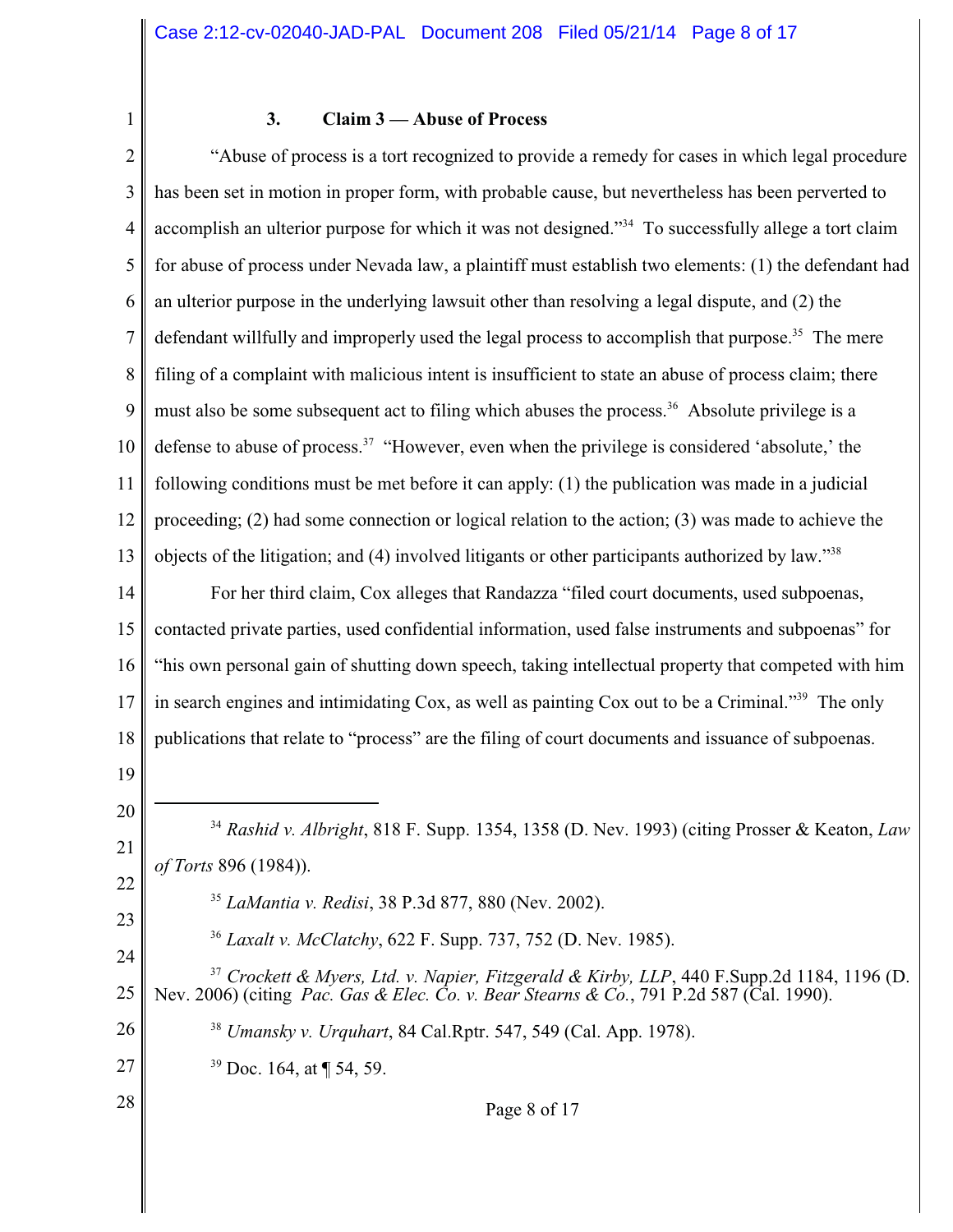# Case 2:12-cv-02040-JAD-PAL Document 208 Filed 05/21/14 Page 9 of 17

2 3 4 The remaining allegations relate to other causes of action discussed in this order, such as defamation and legal malpractice. Thus, to the extent that this claim is based on allegations that Randazza "contacted private parties, used confidential information, [or] used false instruments," these allegations do not state a claim for abuse of process and the claim is dismissed with prejudice.

5 6 7 8 9 10 11 Even taking Cox's allegations about Randazza's filing of court documents and issuance of subpoenas as true, such actions are protected by the absolute privilege. All the publications were made in this judicial proceeding, had some connection or logical relation to Randazza's allegations against Cox in this action, were made to achieve the Randazza's stated object of the litigation, and involved Randazza, as a litigant, and his attorney, as a participant authorized by law.<sup>40</sup> Therefore, as the absolute privilege precludes Cox's claims based on these publications, as pled Cox's abuse of process cause of action fails to state a cognizable claim for relief.

12 13 14 15 16 17 18 19 20 The Court is not convinced, however, that Cox cannot state a viable abuse of process claim. If the court grants a motion to dismiss, it may consider whether to grant leave to amend.<sup> $41$ </sup> The court should "freely give" leave to amend when there is no "undue delay, bad faith[,] dilatory motive on the part of the movant, repeated failure to cure deficiencies by amendments previously allowed, undue prejudice to the opposing party by virtue of . . . the amendment, [or] futility of the amendment."<sup>42</sup> Generally, leave to amend is only denied when it is clear that the deficiencies of the complaint cannot be cured by amendment.<sup>43</sup> Additionally, leave to amend may be denied when "allegation of other facts consistent with the challenged pleading could not possibly cure the deficiency." <sup>44</sup>

21

22

26

27

28

1

<sup>40</sup> *Umansky*, 84 Cal.Rptr. at 549.

23 24 <sup>41</sup> See Lopez v. Smith, 203 F.3d 1122, 1130 (9th Cir. 2000)("a district court should grant leave to amend even if no request to amend the pleading was made, unless it determines that the pleading could not possibly be cured by the allegation of other facts.")

25 Fed. R. Civ. P. 15(a); *Foman v. Davis*, 371 U.S. 178, 182 (1962). 42

<sup>43</sup> See DeSoto v. Yellow Freight Sys., Inc., 957 F.2d 655, 658 (9th Cir. 1992).

<sup>44</sup> Abagninin v. AMVAC Chem. Corp., 545 F.3d 733, 742 (9th Cir. 2008)(emphasis added).

Page 9 of 17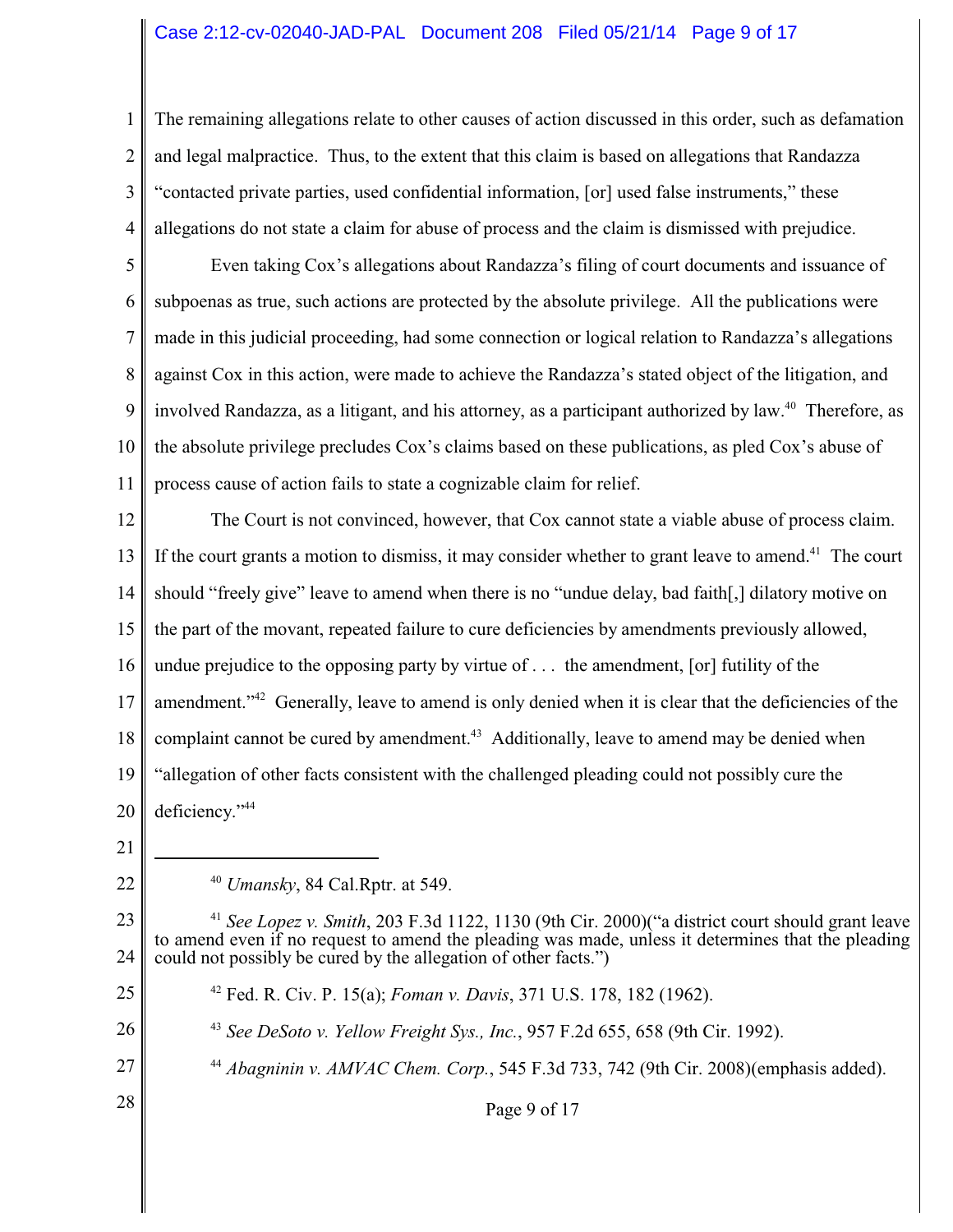1 2 3 4 5 6 7 8 9 10 11 12 13 14 If Cox is in possession of additional facts consistent with those already alleged that can give rise to a viable abuse of process claim, amendment would not be futile. For that reason, this third cause of action is dismissed without prejudice. If Cox believes that she has additional facts and events (not previously alleged) that may give rise to a claim within the parameters explained herein, Cox has 14 days from the execution of this order to file a motion for leave to amend identifying the additional factual allegations that she believes supports such a claim. Cox is cautioned that the motion must comply with Local Rule 15-1 which provides, among other things, that a party filing a motion for leave to amend a claim "shall attach the proposed amended pleading to any motion to amend, so that it will be complete in itself without reference to the" prior version. L.R 15-1(a). Cox must carry forward into the new draft counterclaim any information that she wants to continue to plead and that has not been dismissed with prejudice by this order; the Court cannot and will not simply refer back to a prior pleading for other information because an amended counterclaim supersedes all prior versions as if the prior versions never existed, and all allegations and claims not carried forward are deemed waived.<sup>45</sup>

15

## **4. Claim 4 - Attorney/Legal Malpractice and Negligence**

16 17 18 19 20 21 22 23 For her third claim, Cox alleges that Randazza used privileged information he gained while acting as her attorney to harm her, paint her in a false light, sabotage her Ninth Circuit appeal, defame and discredit her, and cause her "massive and constant duress for 2 years and counting."<sup>46</sup> "In Nevada, legal malpractice is premised upon an attorney-client relationship, a duty owed to the client by the attorney, breach of that duty, and the breach as proximate cause of the client's damages."<sup>47</sup> However, even without an express contract, "[i]t is axiomatic that an attorney who undertakes representation of an individual owes duties to that individual, even if the individual never assented to the representation. Otherwise, an attorney could never face liability for unauthorized

24

25

26

27

28

*See Valadez-Lopez v. Chertoff*, 656 F.3d 851, 857 (9th Cir. 2011). <sup>45</sup>

<sup>46</sup> Doc. 164 at  $\P$  60-66.

*Semenza v. Nev. Med. Liability Ins. Co.*, 765 P.2d 184, 185 (Nev. 1988). 47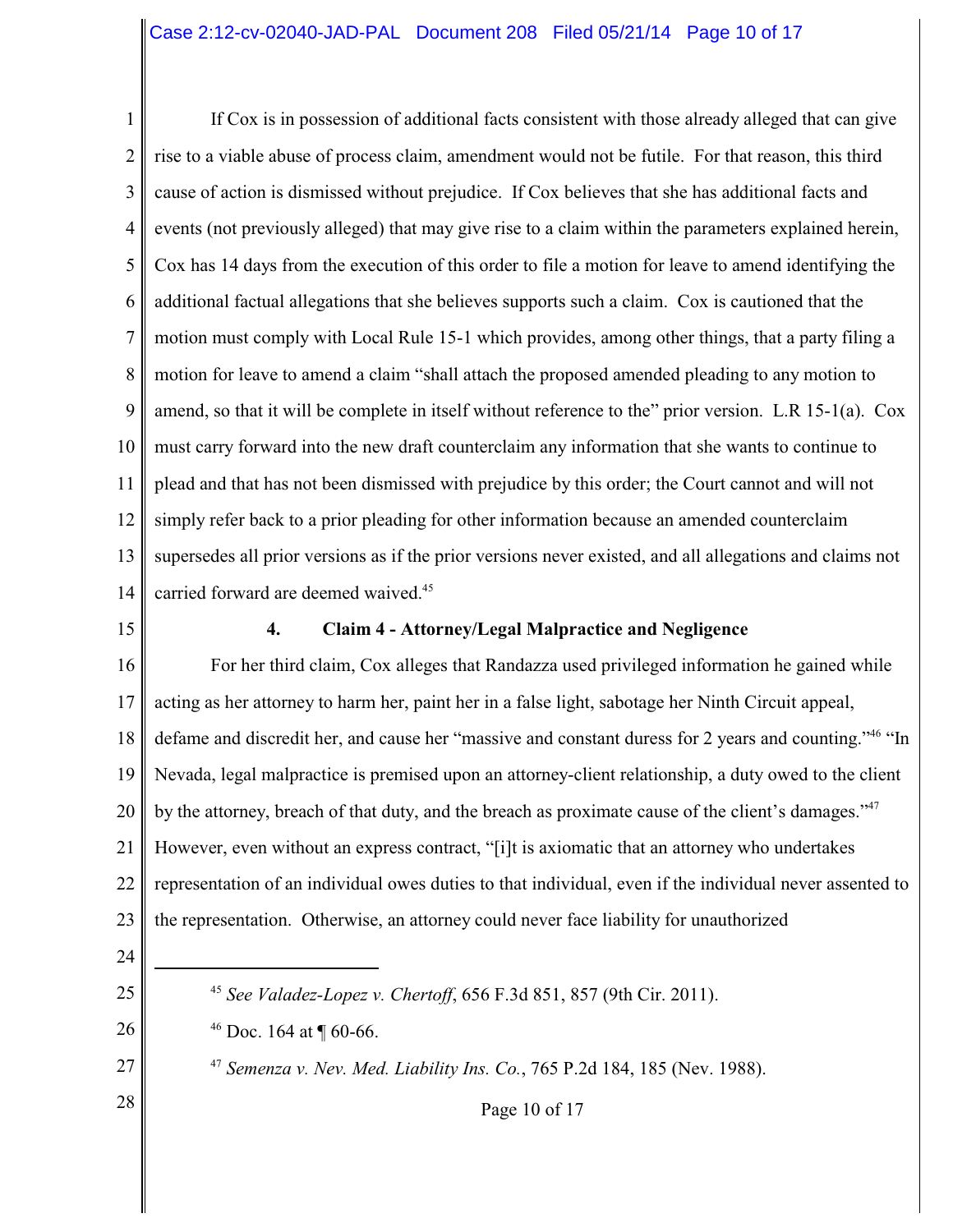1 representation."48

2 3 4 5 6 7 8 9 10 11 12 13 14 Cox alleges that despite that fact that Marc Randazza "had no contract with Cox [and] had not committed to representation," he attempted to negotiate a case on her behalf, discouraged other attorneys from taking her case by representing that he was her attorney, and used information that he obtained during her initial case consultation against her after she declined his representation.<sup>49</sup> Randazza argues that Cox's allegations that there was no assent to representation dooms Cox's claim because there is no attorney-client relationship upon which to base a malpractice claim. This argument ignores the allegations that Randazza actually represented Cox in various ways and did so without her authorization. Taking the allegations in Cox's counterclaim as true, even absent an express contract, Randazza's actions could subject him to liability for unauthorized legal representation. Moreover, Cox's allegation that Randazza used attorney-client-privileged information obtained during an initial-case consultation to harm Cox's reputation is sufficient to state a legal malpractice claim. Randazza's request to dismiss Cox's fourth claim for legal malpractice is denied.

15

## **5. Claim 5 - Tortious Interference with Business Advantage**

16 17 18 19 20 21 22 To state a valid claim for tortious interference with business relations, a plaintiff must show: (1) a valid contract existed between the plaintiff and a third party; (2) the defendant knew of the contract, (3) the defendant committed intentional acts intended or designed to disrupt the contractual relationship; (4) an actual disruption of the contract; and (5) the plaintiff sustained damages as a result.<sup>50</sup> Cox alleges that "Randazza has deliberately, directly and maliciously interfered with Cox getting clients, keeping clients, doing business as Randazza has called, emailed, and contacted individuals in various ways as well as has painted Cox out to be a felony extortionist in big and small

- 23
- 24

28

- *NNN Siena Office Park I 2, LLC v. Wachovia Bank Nat. Ass'n, No:* 2:12–cv–01524–MMD–PAL, 2013 WL 5970719, \*3 (D. Nev. Nov. 8, 2013).
- 25  $49$  Doc. 164.

26 27 <sup>50</sup> J.J. Indus., LLC v. Bennett, 71 P.3d 1264, 1267 (Nev. 2003) (citing *Sutherland v. Gross*, 772 P.2d 1287, 1290 (Nev. 1989)); *see also Hilton Hotels Corp., Butch Lewis Productions, Inc*., 862 P.2d 1207, 1210 (Nev. 1993) .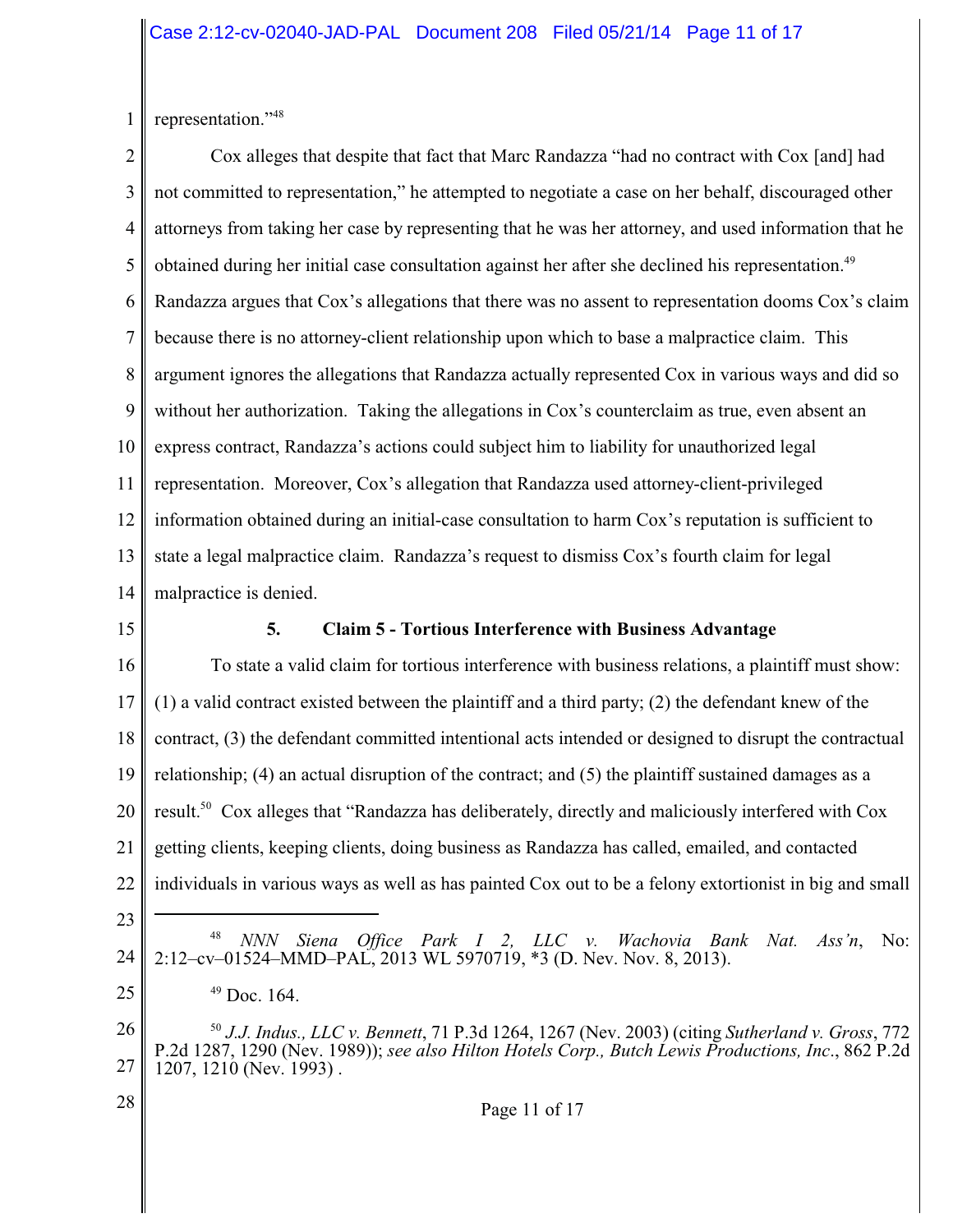1 2 3 4 5 6 7 8 9 10 11 media internationally and in sworn court documents."<sup>51</sup> These allegations fall short of stating a cognizable tortious interference claim because Cox has not identified any valid, existing contract between herself and any third party, if or how Marc Randazza knew about that valid existing contract, how Marc Randazza's calls and emails were intended or designed to disrupt that contract of which he had knowledge, how that contractual relationship was disrupted, or the nature of Cox's personal and professional injury. Without these factual predicates, Cox has failed to state "enough facts to raise a reasonable expectation that discovery will reveal evidence" of the allegations charged.<sup>52</sup> Cox's claim for tortious interference with business advantage is dismissed without prejudice. If Cox has additional facts that satisfy these missing elements, she may include those facts and a re-drafted version of this tortious interference claim in her motion for leave to amend and proposed amended counterclaim.

12

#### **6. Claim 6 - Civil Conspiracy**

13 14 15 16 17 18 Cox's sixth claim contains a formulaic recitation of elements insufficient to state a claim for civil conspiracy. However, based on the factual allegations pled other places in Cox's counterclaim, it is apparent that her sixth claim is a permissive, rather than compulsory, counterclaim. This claim does not arise out of the same transaction or occurrence as those giving rise to Randazza's complaint; rather it relates to Randazza's interactions with "many lawyers, law firms, WIPO, Forbes, NPR, and other large and small media."<sup>53</sup>

19 20 21 22 23 The Court declines to allow this claim to proceed in this litigation for two reasons: (1) allowing this claim would expand the scope of this straightforward cybersquatting litigation to encompass every disagreement Cox has with Randazza. Based on the course of the litigation thus far, it is readily apparent that there is no limit to the bad blood between these parties, and judicial economy demands this claim be tried separately; and (2) this claim is for conspiracy and necessarily

24

25

26

27

28

- $51$  Doc. 164, ¶ 68.
- <sup>52</sup> Cafasso, 637 F.3d at 1055 (quoting *Twombly*, 550 U.S. at 556).
- $53$  Doc. 164, at  $\P$  73.

Page 12 of 17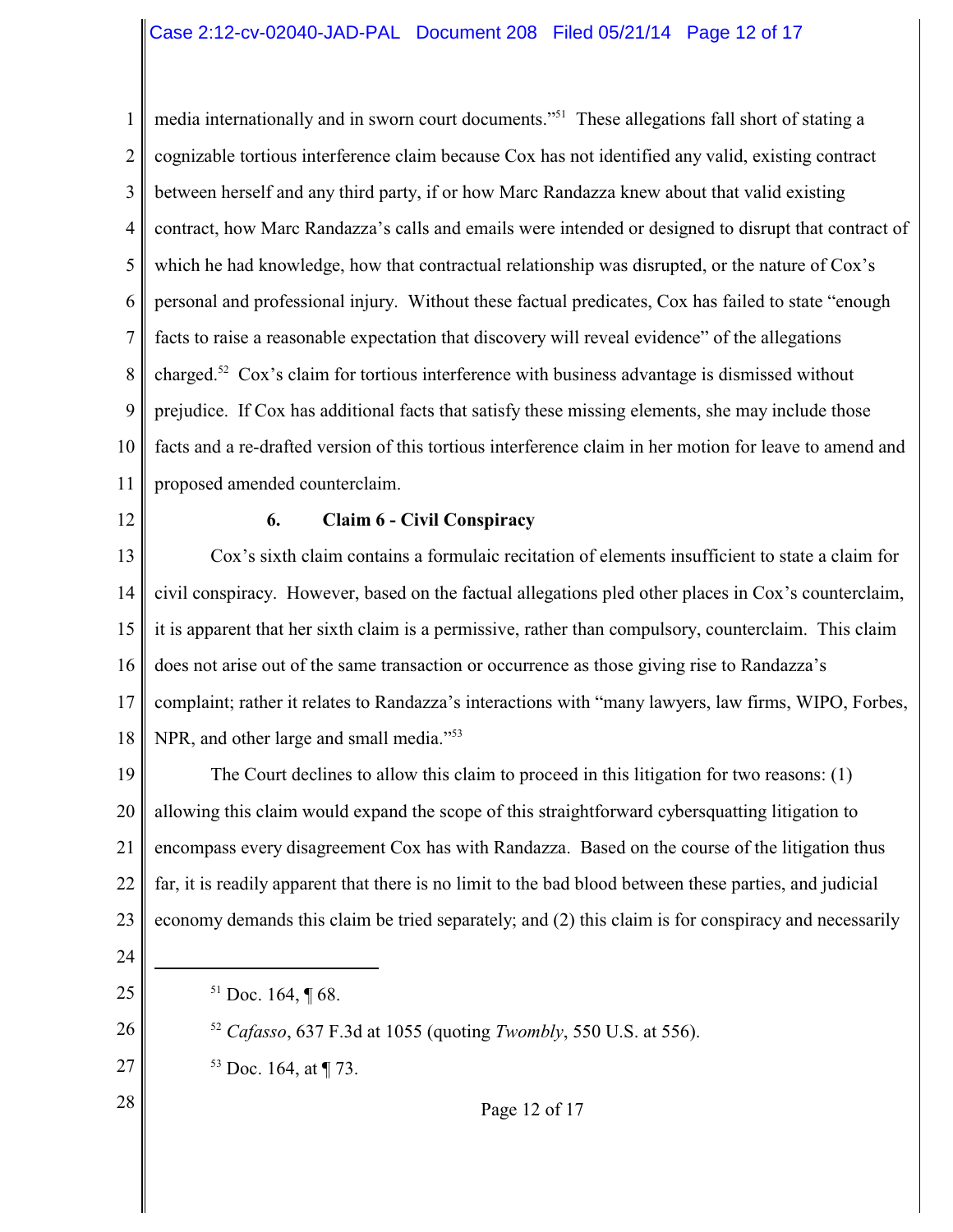1 2 3 4 5 6 7 8 9 10 11 implicates non-parties because "[a] civil conspiracy claim operates to extend, beyond the active wrongdoer, liability in tort to actors who have merely assisted, encouraged or planned the wrongdoer's acts."<sup>54</sup> Based on the factual determinations that would need to be made to impose liability on Randazza for this claim, those same findings may have collateral effect on the nonparties at some later date. That means those non-parties are likely necessary parties under Federal Rule of Civil Procedure 19. To allow Cox to litigate this claim in this lawsuit may require those parties' presence in this lawsuit. Thus, allowing this claim to proceed would allow an end-run around Federal Rule of Civil Procedure 14's prohibition against impermissible third-party complaints and defeat the rules of procedure this Court is bound to follow. Thus, the Court dismisses this conspiracy claim without prejudice to Cox's ability to plead and litigate such a claim in a separate lawsuit.

12

#### **7. Claim 7 - Violation of First Amendment Rights**

13 14 15 16 As her seventh cause of action, Cox alleges that Randazza violated her First Amendment Rights by obtaining a temporary restraining order against her in the course of this lawsuit. She asks in her counterclaim for the court "to apply any and all causes of action deemed appropriate and lawful" on her behalf that she may have left out of her pleading.<sup>55</sup>

17 18 19 20 21 42 U.S.C. § 1983 provides a mechanism for the private enforcement of substantive rights conferred by the Constitution and federal statutes, such as First Amendment protections.<sup>56</sup> Section 1983 "'is not itself a source of substantive rights,' but merely provides 'a method for vindicating federal rights elsewhere conferred."<sup>57</sup> To state a claim under  $\S$  1983, a plaintiff "must allege the violation of a right secured by the Constitution and the laws of the United States, and must show that

22

23

24

25

28

<sup>54</sup> Flowers v. Carville, 266 F. Supp. 2d 1245, 1249 (D. Nev. 2003) (quoting 16 Am.Jur. 2D Conspiracy § 57 (1998)).

 $55$  Doc. 164 at pp. 20-21.

<sup>56</sup> Graham v. Connor, 490 U.S. 386, 393–94 (1989).

26 27 <sup>57</sup> Albright v. Oliver, 510 U.S. 266, 271 (1994) (quoting *Baker v. McCollan*, 443 U.S. 137, 144 n.3 (1979)).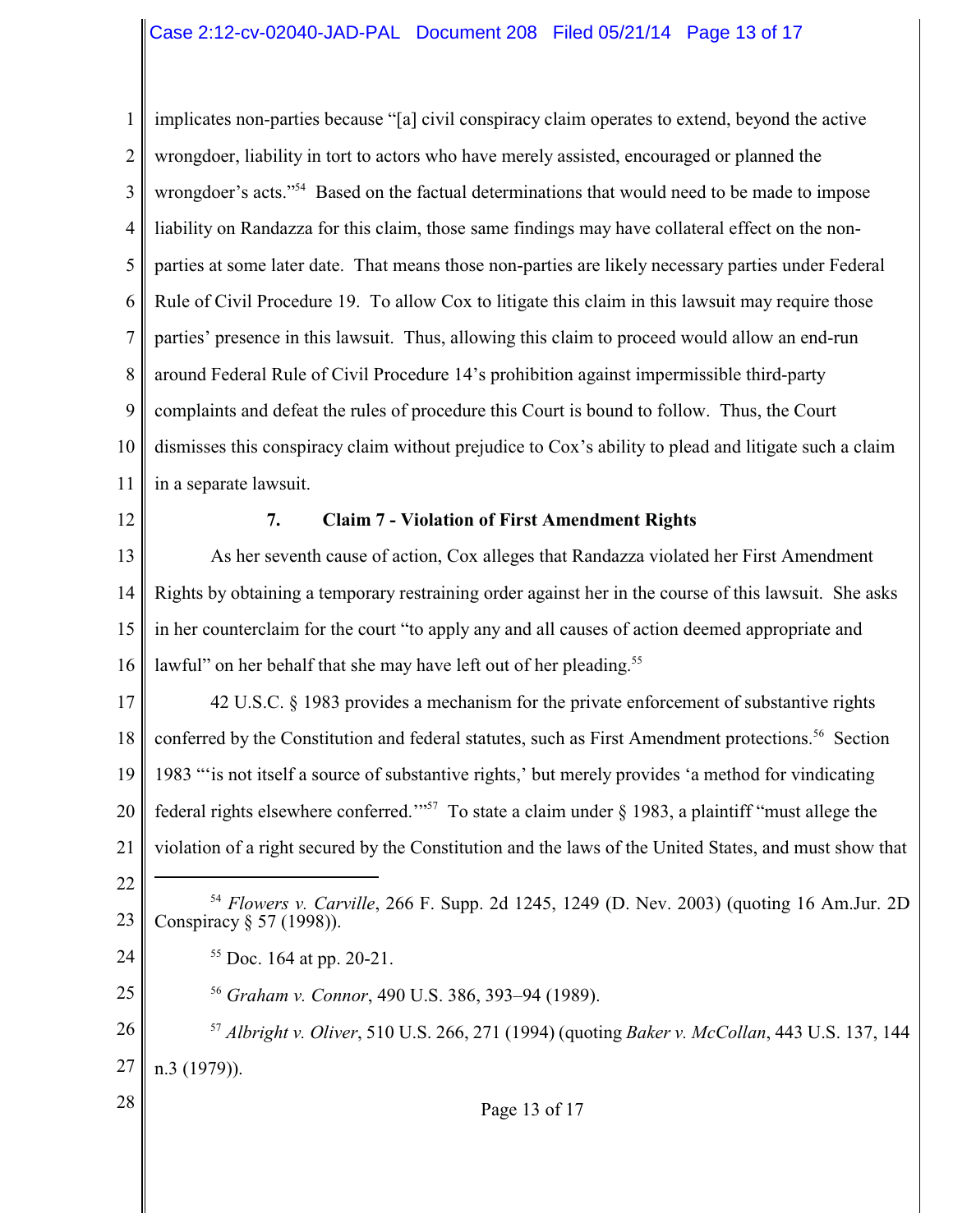# Case 2:12-cv-02040-JAD-PAL Document 208 Filed 05/21/14 Page 14 of 17

1 2 3 4 the alleged deprivation was committed by a person acting under color of law."<sup>58</sup> Section 1983 is not implicated by "merely private conduct, no matter how discriminatory or wrongful."<sup>59</sup> Simply put, private individuals—like Randazza—cannot be held liable for violating someone's First Amendment rights unless they were acting in joint participation with a state official.<sup>60</sup>

5 6 7 8 Cox has not alleged (and no facts even suggest) that Randazza was acting under color of law in violating her First Amendment rights. And as this is simply not the type of case that gives rise to such a constitutional claim and the Court does not believe that Cox can cure this fatal defect with amendment, Cox's seventh claim for First Amendment violation is dismissed with prejudice.

9

10

# **II. Motion to Strike**

Under Rule 12(f) a "court may strike from a pleading . . . any redundant, immaterial,

11 12 13 14 impertinent, or scandalous matter." Matter is "immaterial" if it has no bearing on the controversy before the court. <sup>61</sup> Allegations are "impertinent" if they are not responsive to the issues that arise in the action and that are admissible as evidence.<sup> $62$ </sup> The district court also has inherent authority to strike improper filings "to regulate the conduct of attorneys who appear before it [and] to promulgate

15 and enforce rules for the management of litigation  $\dots$ ."<sup>63</sup>

16 17 Plaintiffs move to strike Cox's counterclaim in its entirety, arguing that it violates the Court's order by naming the RLG as an unauthorized third-party defendant,  $64 \text{ Cox's pro-se status is}$ 

18

19

20

24

25

28

<sup>58</sup> *West v. Atkins*, 487 U.S. 42, 48–49 (1988).

<sup>59</sup> Am. Mfrs. Mut. Ins. Co. v. Sullivan, 526 U.S. 40, 49-50 (1999).

21 22 23 *See, e.g., Kuba v. Sea World, Inc.,* 428 Fed. Appx. 728, 731 (9th Cir. 2011) (citing *Franklin* <sup>60</sup> *v. Fox*, 312 F.3d 423, 444–45 (9th Cir. 2002)); *Sutton v. Providence St. Joseph Med. Ctr.*, 192 F.3d 826, 835 (9th Cir. 1999) (quoting *American Mfrs. Mut. Ins. Co. v. Sullivan,* 526 U.S. 40, 119 S.Ct. 977, 985, (1999))("§1983 excludes from its reach merely private conduct, no matter how discriminatory or wrong.").

- $^{61}$  In re 2TheMart.com, Inc Sec. Litig., 114 F. Supp. 2d 955, 965 (C.D. Cal. 2000).
- $^{62}$  *Id.*

26 *Spurlock v. F.B.I.*, 69 F.3d 1010, 1016 (9th Cir. 1995) (citations omitted). <sup>63</sup>

27  $64$  Doc. 180, at 2-5.

Page 14 of 17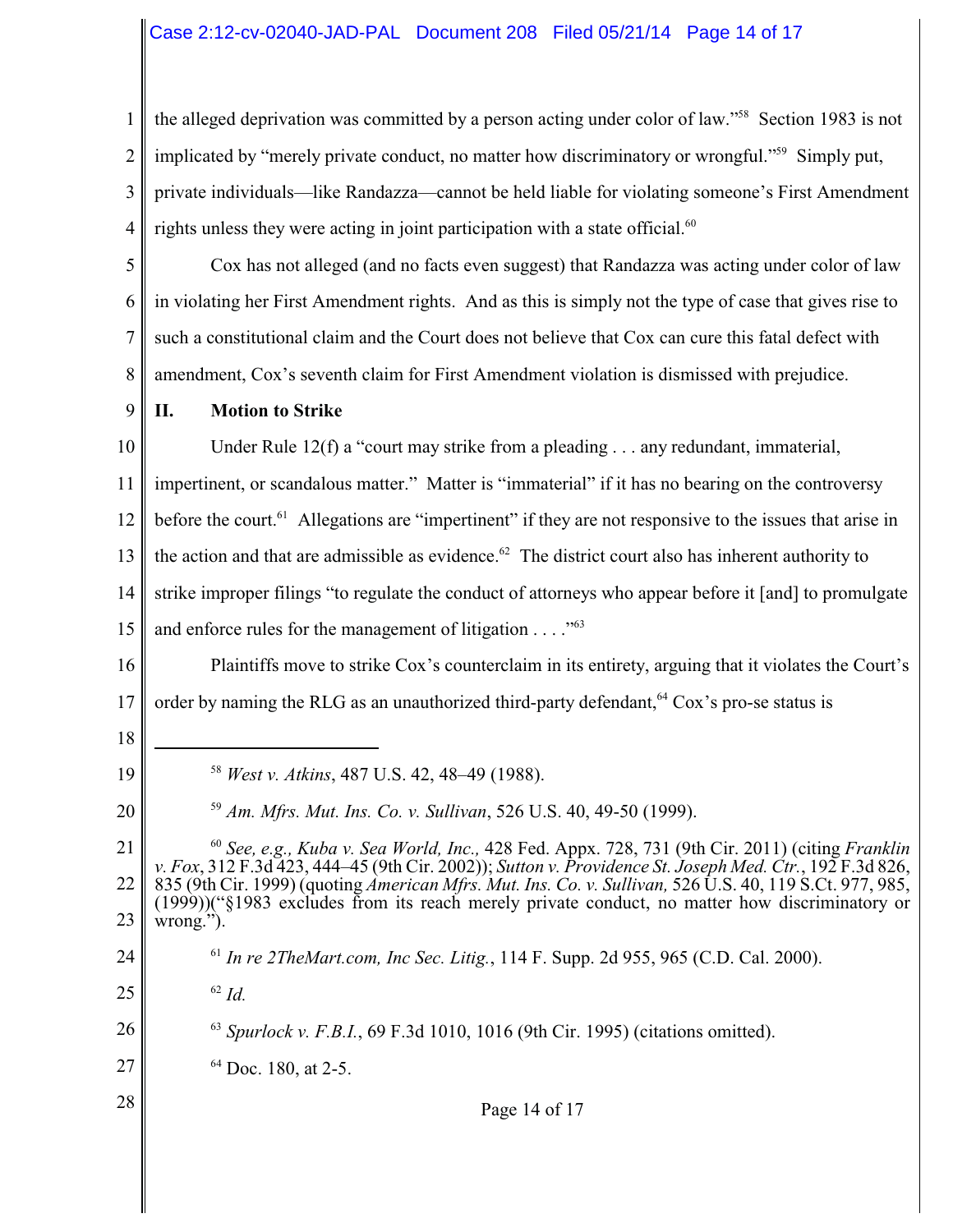### Case 2:12-cv-02040-JAD-PAL Document 208 Filed 05/21/14 Page 15 of 17

1 2 3 4 "overstated,"<sup>65</sup> and that striking Cox's counterclaim would result in "no possible prejudice" because she has "failed essentially the same complaint in eight other courts."<sup>66</sup> Alternatively, without giving any explanation or legal justification for the request, Plaintiffs seek to strike just paragraph 25 of the counterclaim.67

5 6 7 8 9 10 11 12 13 14 15 16 17 18 19 Much of the relief sought by this motion has already been granted in the dismissal order above. Cox's claims against the RLG have been dismissed rather than stricken, and claims 2, 3, 5, 6, and 7 have been dismissed with only claims 3 and 5 having even a possibility of revival by amendment. The Court is unpersuaded by Randazza's argument that the rest of the claims should be stricken due to Cox's overstated *pro se* status. Even if Cox has publicly proclaimed her own skill as a *pro se* litigant, Plaintiffs' assertions that "Cox knows the Court's rules" and that "Cox also knows the law" are belied by Cox's inexpert filings and conduct in this litigation. And the unpublished Connecticut, New York, and Vermont district court cases<sup>68</sup> that Plaintiffs offer in support of their argument ignores binding Supreme Court and Ninth Circuit precedent that requires this Court to construe Cox's pleadings liberally. Plaintiffs have offered no reason whatsoever to drive this Court to the conclusion that "this case is not the proper vehicle for adjudicating Cox's compulsory and permissive counterclaims,"<sup>69</sup> so it declines to strike Cox's remaining claims on such grounds. Finally, Plaintiffs request to strike paragraph 25 is denied because Plaintiffs have failed to identify what is redundant, immaterial, impertinent, or scandalous about that paragraph such that it should be stricken. In sum, the motion to strike is denied in its entirety.

20

- 21
- 22
- 23 24

25

26

28

- $66$  *Id.* at 6.
- $^{67}$  *Id.* at 7.

 $^{65}$  *Id.* at 5.

- <sup>68</sup> *Id.* at 5.
- 27 <sup>69</sup> *Id.* at 3.

Page 15 of 17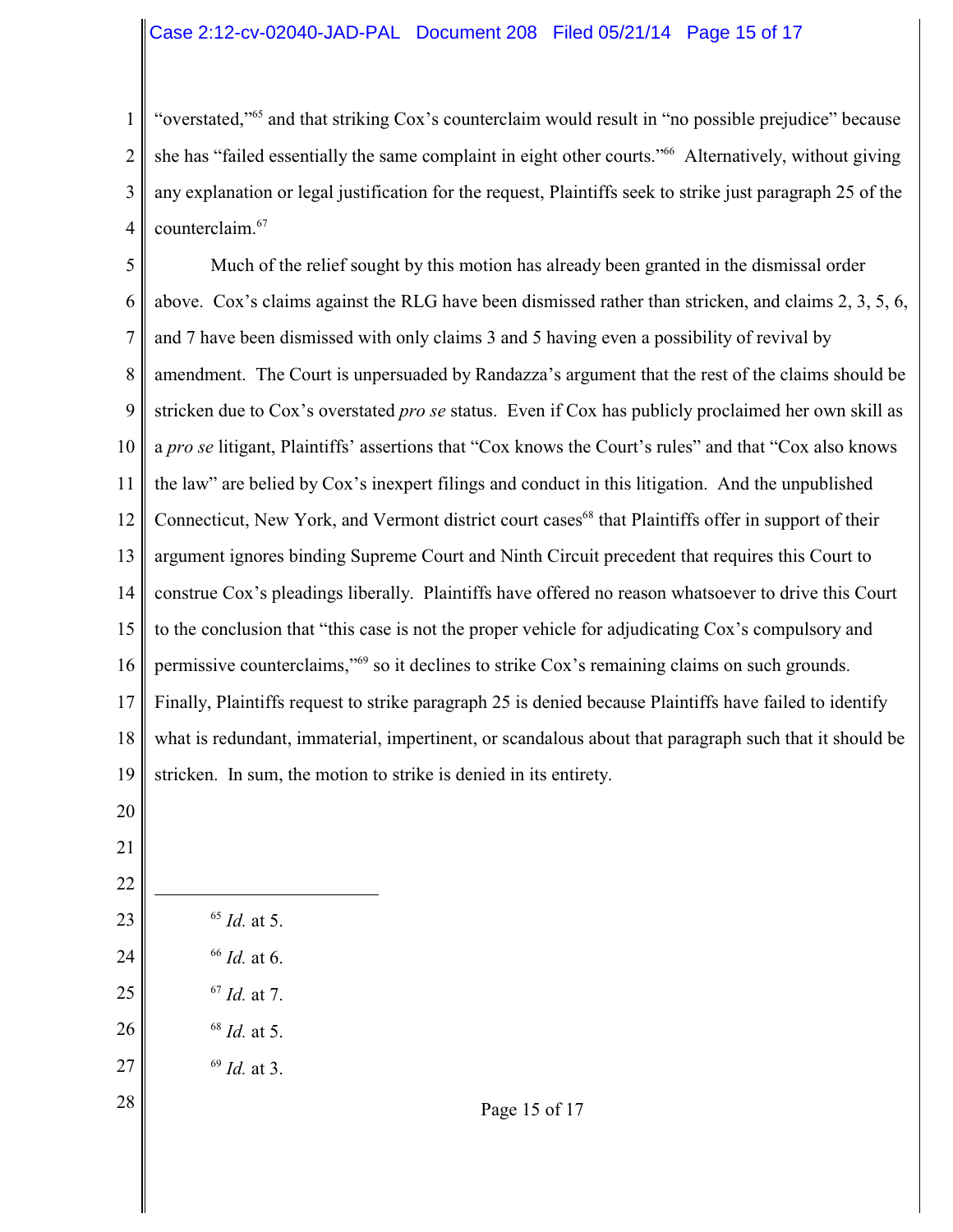| Conclusion<br>1<br>$\overline{c}$<br>Accordingly, based on the foregoing reasons and with good cause appearing,<br>3<br>It is HEREBY ORDERED that Plaintiff's Motion to Dismiss [Doc. 179] is GRANTED in<br>4<br>part and DENIED in part as follows:<br>5<br>All claims against the RLG are dismissed;<br>As to Plaintiff/Counterdefendant Marc Randazza:<br>6<br>7<br>Claim 1 is dismissed only to the extent that it is based on statements<br>8<br>made by Randazza in furtherance of or in the course of litigation;<br>9<br>Claim 2 is dismissed with prejudice;<br>Claim 3 is dismissed without prejudice;<br>10<br>Claim 4 is NOT dismissed;<br>11<br>12<br>Claim 5 is dismissed without prejudice;<br>13<br>14<br>lawsuit, but it cannot be reasserted in this action;<br>15<br>Claim 7 is dismissed with prejudice.<br>16<br>If Cox believes that she has additional facts and events (not previously<br>17<br>alleged) that may give rise to a claim for abuse of process or tortious<br>18<br>19<br>20<br>21<br>22<br>23<br>motion for leave to amend a claim "shall attach the proposed amended<br>24<br>$25\,$<br>26<br>new draft counterclaim any information that she wants to continue to plead<br>27 |  | Case 2:12-cv-02040-JAD-PAL Document 208 Filed 05/21/14 Page 16 of 17               |  |  |
|-----------------------------------------------------------------------------------------------------------------------------------------------------------------------------------------------------------------------------------------------------------------------------------------------------------------------------------------------------------------------------------------------------------------------------------------------------------------------------------------------------------------------------------------------------------------------------------------------------------------------------------------------------------------------------------------------------------------------------------------------------------------------------------------------------------------------------------------------------------------------------------------------------------------------------------------------------------------------------------------------------------------------------------------------------------------------------------------------------------------------------------------------------------------------------------------------------------------------|--|------------------------------------------------------------------------------------|--|--|
|                                                                                                                                                                                                                                                                                                                                                                                                                                                                                                                                                                                                                                                                                                                                                                                                                                                                                                                                                                                                                                                                                                                                                                                                                       |  |                                                                                    |  |  |
|                                                                                                                                                                                                                                                                                                                                                                                                                                                                                                                                                                                                                                                                                                                                                                                                                                                                                                                                                                                                                                                                                                                                                                                                                       |  |                                                                                    |  |  |
|                                                                                                                                                                                                                                                                                                                                                                                                                                                                                                                                                                                                                                                                                                                                                                                                                                                                                                                                                                                                                                                                                                                                                                                                                       |  |                                                                                    |  |  |
|                                                                                                                                                                                                                                                                                                                                                                                                                                                                                                                                                                                                                                                                                                                                                                                                                                                                                                                                                                                                                                                                                                                                                                                                                       |  |                                                                                    |  |  |
|                                                                                                                                                                                                                                                                                                                                                                                                                                                                                                                                                                                                                                                                                                                                                                                                                                                                                                                                                                                                                                                                                                                                                                                                                       |  |                                                                                    |  |  |
|                                                                                                                                                                                                                                                                                                                                                                                                                                                                                                                                                                                                                                                                                                                                                                                                                                                                                                                                                                                                                                                                                                                                                                                                                       |  |                                                                                    |  |  |
|                                                                                                                                                                                                                                                                                                                                                                                                                                                                                                                                                                                                                                                                                                                                                                                                                                                                                                                                                                                                                                                                                                                                                                                                                       |  |                                                                                    |  |  |
|                                                                                                                                                                                                                                                                                                                                                                                                                                                                                                                                                                                                                                                                                                                                                                                                                                                                                                                                                                                                                                                                                                                                                                                                                       |  |                                                                                    |  |  |
|                                                                                                                                                                                                                                                                                                                                                                                                                                                                                                                                                                                                                                                                                                                                                                                                                                                                                                                                                                                                                                                                                                                                                                                                                       |  |                                                                                    |  |  |
|                                                                                                                                                                                                                                                                                                                                                                                                                                                                                                                                                                                                                                                                                                                                                                                                                                                                                                                                                                                                                                                                                                                                                                                                                       |  |                                                                                    |  |  |
|                                                                                                                                                                                                                                                                                                                                                                                                                                                                                                                                                                                                                                                                                                                                                                                                                                                                                                                                                                                                                                                                                                                                                                                                                       |  |                                                                                    |  |  |
|                                                                                                                                                                                                                                                                                                                                                                                                                                                                                                                                                                                                                                                                                                                                                                                                                                                                                                                                                                                                                                                                                                                                                                                                                       |  |                                                                                    |  |  |
|                                                                                                                                                                                                                                                                                                                                                                                                                                                                                                                                                                                                                                                                                                                                                                                                                                                                                                                                                                                                                                                                                                                                                                                                                       |  | Claim 6 is dismissed without prejudice to its reassertion in a separate            |  |  |
|                                                                                                                                                                                                                                                                                                                                                                                                                                                                                                                                                                                                                                                                                                                                                                                                                                                                                                                                                                                                                                                                                                                                                                                                                       |  |                                                                                    |  |  |
|                                                                                                                                                                                                                                                                                                                                                                                                                                                                                                                                                                                                                                                                                                                                                                                                                                                                                                                                                                                                                                                                                                                                                                                                                       |  |                                                                                    |  |  |
|                                                                                                                                                                                                                                                                                                                                                                                                                                                                                                                                                                                                                                                                                                                                                                                                                                                                                                                                                                                                                                                                                                                                                                                                                       |  |                                                                                    |  |  |
|                                                                                                                                                                                                                                                                                                                                                                                                                                                                                                                                                                                                                                                                                                                                                                                                                                                                                                                                                                                                                                                                                                                                                                                                                       |  |                                                                                    |  |  |
|                                                                                                                                                                                                                                                                                                                                                                                                                                                                                                                                                                                                                                                                                                                                                                                                                                                                                                                                                                                                                                                                                                                                                                                                                       |  | interference with business relations, curing the defects identified in this order, |  |  |
|                                                                                                                                                                                                                                                                                                                                                                                                                                                                                                                                                                                                                                                                                                                                                                                                                                                                                                                                                                                                                                                                                                                                                                                                                       |  | Cox has 14 days from the execution of this order to file a motion for leave to     |  |  |
|                                                                                                                                                                                                                                                                                                                                                                                                                                                                                                                                                                                                                                                                                                                                                                                                                                                                                                                                                                                                                                                                                                                                                                                                                       |  | amend her counterclaim identifying the additional factual allegations that she     |  |  |
|                                                                                                                                                                                                                                                                                                                                                                                                                                                                                                                                                                                                                                                                                                                                                                                                                                                                                                                                                                                                                                                                                                                                                                                                                       |  | believes supports such claims. Cox is cautioned that the motion must comply        |  |  |
|                                                                                                                                                                                                                                                                                                                                                                                                                                                                                                                                                                                                                                                                                                                                                                                                                                                                                                                                                                                                                                                                                                                                                                                                                       |  | with Local Rule 15-1 which provides, among other things, that a party filing a     |  |  |
|                                                                                                                                                                                                                                                                                                                                                                                                                                                                                                                                                                                                                                                                                                                                                                                                                                                                                                                                                                                                                                                                                                                                                                                                                       |  |                                                                                    |  |  |
|                                                                                                                                                                                                                                                                                                                                                                                                                                                                                                                                                                                                                                                                                                                                                                                                                                                                                                                                                                                                                                                                                                                                                                                                                       |  | pleading to any motion to amend, so that it will be complete in itself without     |  |  |
|                                                                                                                                                                                                                                                                                                                                                                                                                                                                                                                                                                                                                                                                                                                                                                                                                                                                                                                                                                                                                                                                                                                                                                                                                       |  | reference to the" prior version. L.R 15-1(a). Cox must carry forward into the      |  |  |
|                                                                                                                                                                                                                                                                                                                                                                                                                                                                                                                                                                                                                                                                                                                                                                                                                                                                                                                                                                                                                                                                                                                                                                                                                       |  |                                                                                    |  |  |
|                                                                                                                                                                                                                                                                                                                                                                                                                                                                                                                                                                                                                                                                                                                                                                                                                                                                                                                                                                                                                                                                                                                                                                                                                       |  | and that has not been dismissed with prejudice by this order; the Court cannot     |  |  |
| Page 16 of 17                                                                                                                                                                                                                                                                                                                                                                                                                                                                                                                                                                                                                                                                                                                                                                                                                                                                                                                                                                                                                                                                                                                                                                                                         |  |                                                                                    |  |  |